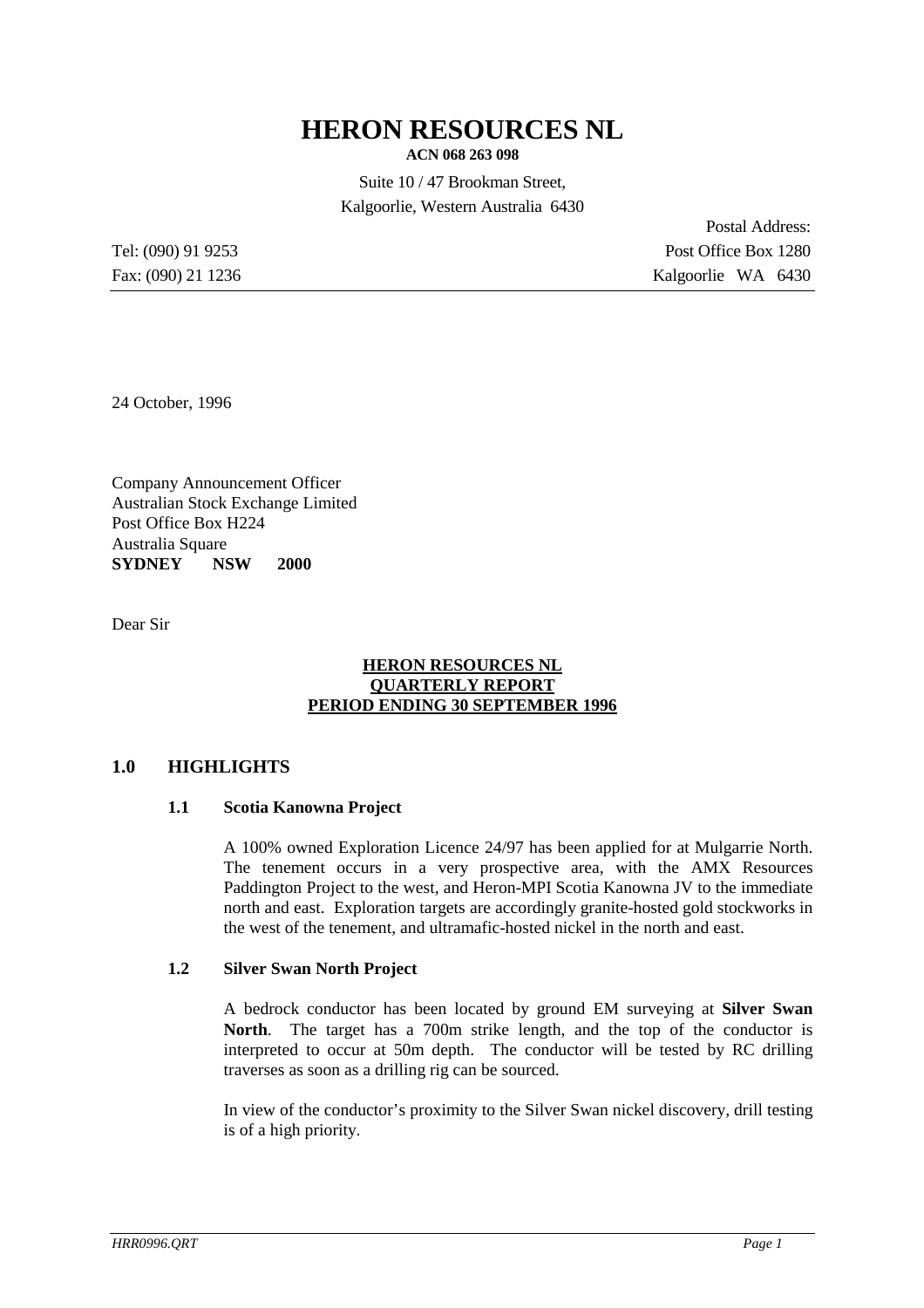# **1.3 Gindalbie East Project**

The **Kalpini Prospect** land holding has been increased through the acquisition of Exploration Licence 27/129 in a ballot, and Prospecting Licences 27/1448 - 1453 through purchase. The ground is prospective for nickel mineralisation, with adjoining tenements currently subject to very active nickel exploration.

# **1.4 Edjudina Project**

Soil geochemical sampling at the **Yarri Prospect** has outlined a 400m strike length anomaly of 20-1370ppb Au against a background of 4ppb Au. The target will be tested by RAB drilling as soon as a rig can be secured.

Follow up of a soil geochemical anomaly at the **Webb Find Prospect** has located old RAB holes which on re-assay contain up to 11m at 5.7g/t Au (stopped in mineralisation). The target will be tested by pattern RC drilling.

Three exploration licence ballots were won by Heron at the **Webb Find North Prospect** (E31/278, 279, 288). The tenements are associated with the Keith Kilkenny Lineament, and are along strike from the Webb Find soil geochemical target.

# **2.0 OPERATIONS REVIEW**

# **2.1 Scotia Kanowna Joint Venture**

Heron 100%. MPI-Outokumpu right to earn 75%. Nickel (- gold).

Joint venture operator MPI commenced exploration by acquiring detailed helimag over the total  $236 \text{km}^2$  joint venture area.

Helimag on E27/123 previously acquired by Heron confirmed the presence of significant magnetic targets. These targets were gridded by MPI through extending the Silver Swan mine grid.

MPI completed Aircore drilling of magnetic targets in September 1996. The programme comprised 63 holes for 3240 metres, with an average hole depth of 51.4 metres.

Final assay results are still awaited. Those results to hand confirm non-ultramafic lithologies were intersected, being andesitic to basaltic lithotypes. Magnetic susceptibility logging on Aircore drill chips confirms the surficial laterite is magnetic, but deeper material is non-magnetic. Magnetic modelling of the susceptibility data is required in order to confirm whether or not the aeromagnetic target has been intersected by the Aircore drilling.

Variable amounts of quartz veining and carbonate alteration was recorded in the drilling, suggesting some prospectivity for gold mineralisation. Bottom hole gold assays are not as yet available.

The main gold target within the Joint Venture project area is at Scotia East. A soil geochemical survey by a previous tenement holder defined an anomaly of 10 - 72ppb Au against a 2ppb Au background. The anomaly at a 10ppb Au threshold covers an area of 1.0km x 0.5km. Two RAB traverses failed to locate a bedrock source for the soil anomaly. The target anomaly is very extensive, being located on transported aeolian and alluvial sand.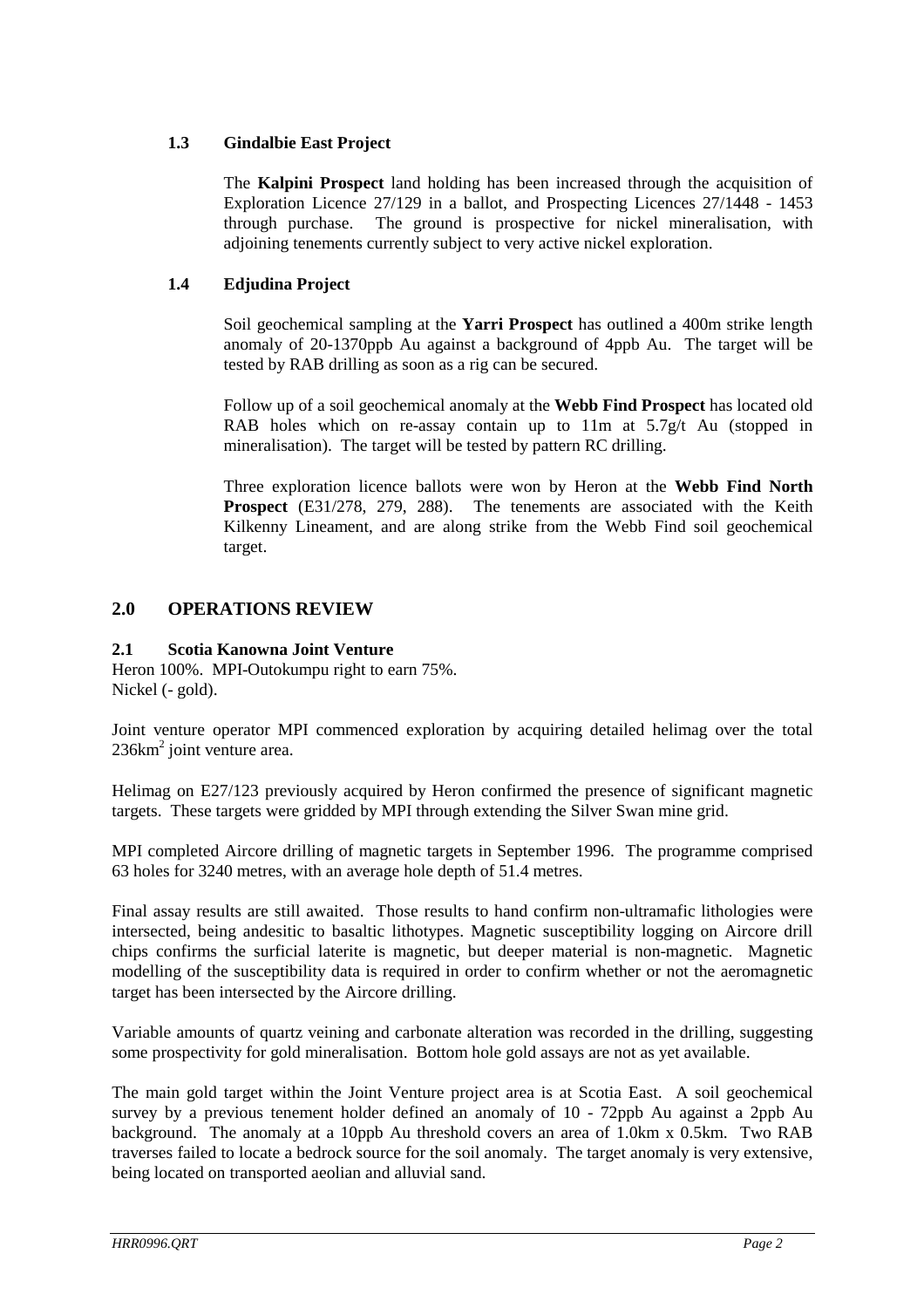The anomalous soil gold values are of interest, since the anomaly is associated with an intragreenstone granite, bounded by the Moriaty Shear Zone in the east. The anomaly is located on a NE trending structure locally termed the "Paddington Northeast Fault". Of interest, AMX Resources has located a 3km x 1km NE trending 40 - 300ppb Au soil anomaly at their Kanowna Dome Prospect. This target is located 20km to the SW of Scotia East along the "Paddington Northeast Fault". AMX Resources has recently announced promising gold intercepts at the Kanowna Dome Prospect (now called Paddington Prospect). Scotia East would appear to be structurally along strike from the AMX Resources prospect.

There are extensive gold mining centres in the immediate region of the Scotia Kanowna Joint Venture, including Mulgarrie, Gordons, Whitefeather and Gindalbie.

## **2.2 Silver Swan North Project**

Heron 100% Nickel (- gold).

A 200m x 50m grid was surveyed, totalling 15.5km. The gridding covers the stratigraphic sequence inferred to host the Silver Swan nickel deposit.

Orientation soil geochemistry was run on line 40600N over the main magnetic targets. The project area is devoid of outcrop, with the soil cover appearing to be transported. This was reflected in the soil geochemical results, which failed to distinguish bedrock lithotypes. Of interest, Ni was uniformly anomalous at 54 - 97 ppm.

A ground EM survey was carried out, in order to define RC drilling targets. A conductive horizon has been defined, with a strike length of 700m, and steep ENE dip. The southern termination of the conductor is inferred to be the Moriaty Shear Zone. The target is not coincident with the previously defined aeromagnetic targets. Aircore and RC drill follow up is required. Target concepts include:

- a) Silver Swan-style nickel sulphides.
- b) If felsic host rocks, Nimbus-style silver-zinc-gold.
- c) If shear zone setting, gold quartz vein system.

## **2.3 Kanowna East**

Heron 100%. Gold - nickel.

Previous drilling data is being reassessed in order to define RC drilling targets. The drilling program will most likely be implemented in conjunction with RC drilling planned at Silver Swan North.

There is currently very active gold exploration on adjoining tenements.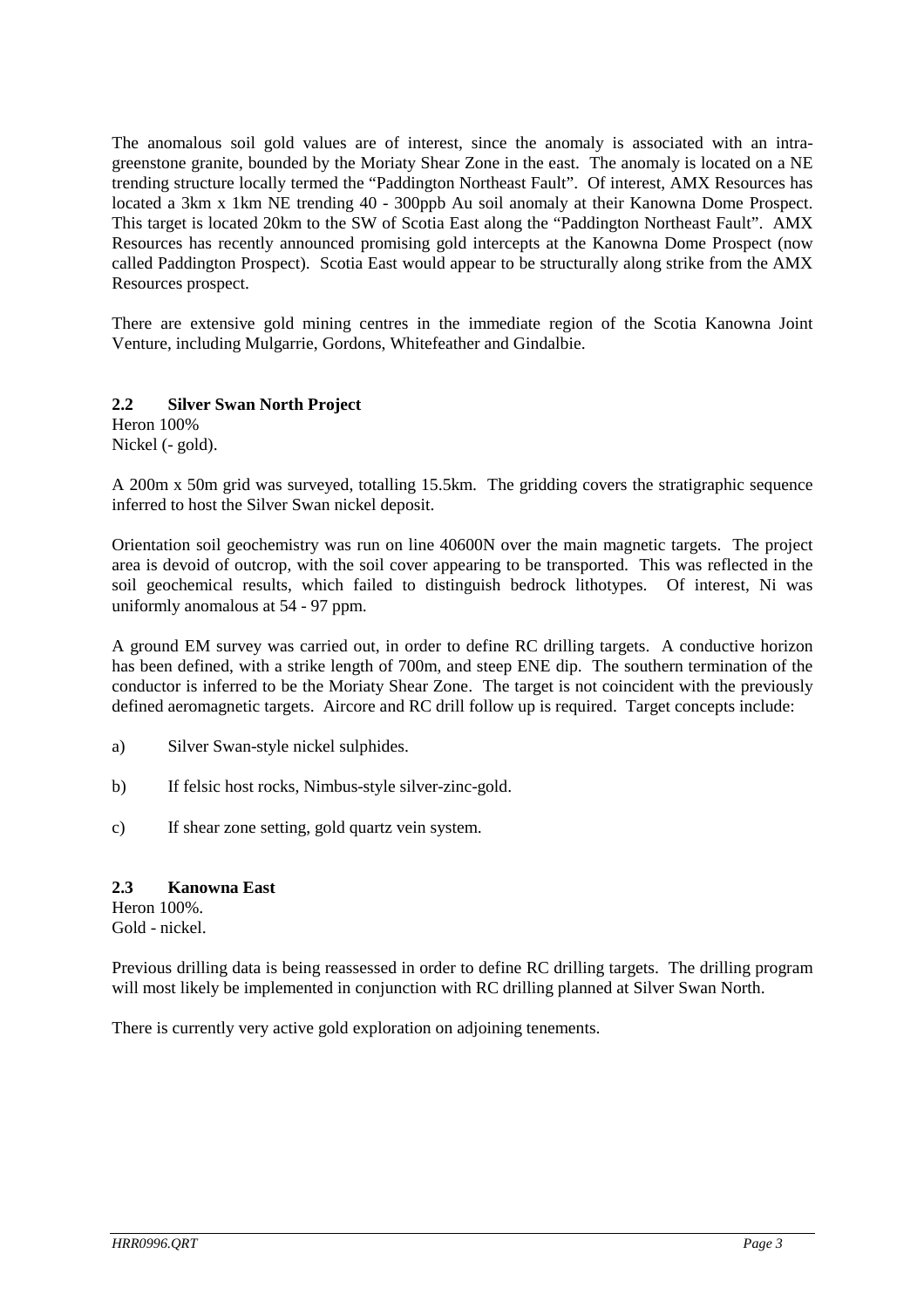#### **2.4 Gindalbie East** Heron 100%.

Gold - nickel.

Soil geochemistry on a 200m x 50m GPS grid has been completed at the **Garibaldi Prospect**. Gold results are awaited. An arsenic anomaly of 139-233ppm requires RAB follow up, as do low order Ni-Cu-Co anomalies.

Geological reconnaissance at Garibaldi has located intense carbonate-pyrite alteration of the mafic host rock. This alteration signature, along with quartz veining, indicates favourable settings for gold mineralisation. The bedrock succession is intensely lateritised, with known cobalt occurrences in the immediate area. Potential is felt to exist for lateritic nickel occurrences.

An additional tenement at Kalpini (E27/129) is to be acquired from Dundas Mining Pty Ltd. The tenement adjoins Heron's **Kalpini Prospect** (E27/170).

Six Prospecting Licences at Wellington North (27/1448 - 1453) which adjoin E27/129 were acquired from GHK Mining Pty Ltd. The area is currently subject to active nickel exploration on adjoining tenements. Joint venture proposals for the prospect area are currently being assessed. Heron is however likely to complete initial exploration prior to making a farm out decision.

Heron, with MPI, Mount Kersey Mining NL and Gindalbie Gold NL, is becoming a major tenement holder in the Gindalbie region.

# **2.5 Mount Morgans Project**

Heron 100%. Nickel - gold.

Multi-client aeromagnetics is being acquired in order to identify sand-covered mafic-ultramafic suites. A contractor has been appointed to carry out grid vacuum drilling.

Two additional tenements (E38/831, 832) at Hawks Nest to the east have been acquired. The acquisition ground is south along strike from the former Windarra nickel mine.

**2.6 Edjudina Project** Heron 100%. Gold.

## **a) Yarri Prospect**

A resource of 240,000t at 2.64  $g/t$  Au has been previously estimated at Yarri. Historical production grades through the Yarri Battery were 10.1 - 15.9 g/t Au. Heron has two target concepts for Yarri:

 i) Bulk tonnage - low grade sheeted vein system beneath the historic workings, suitable for open pit mining; and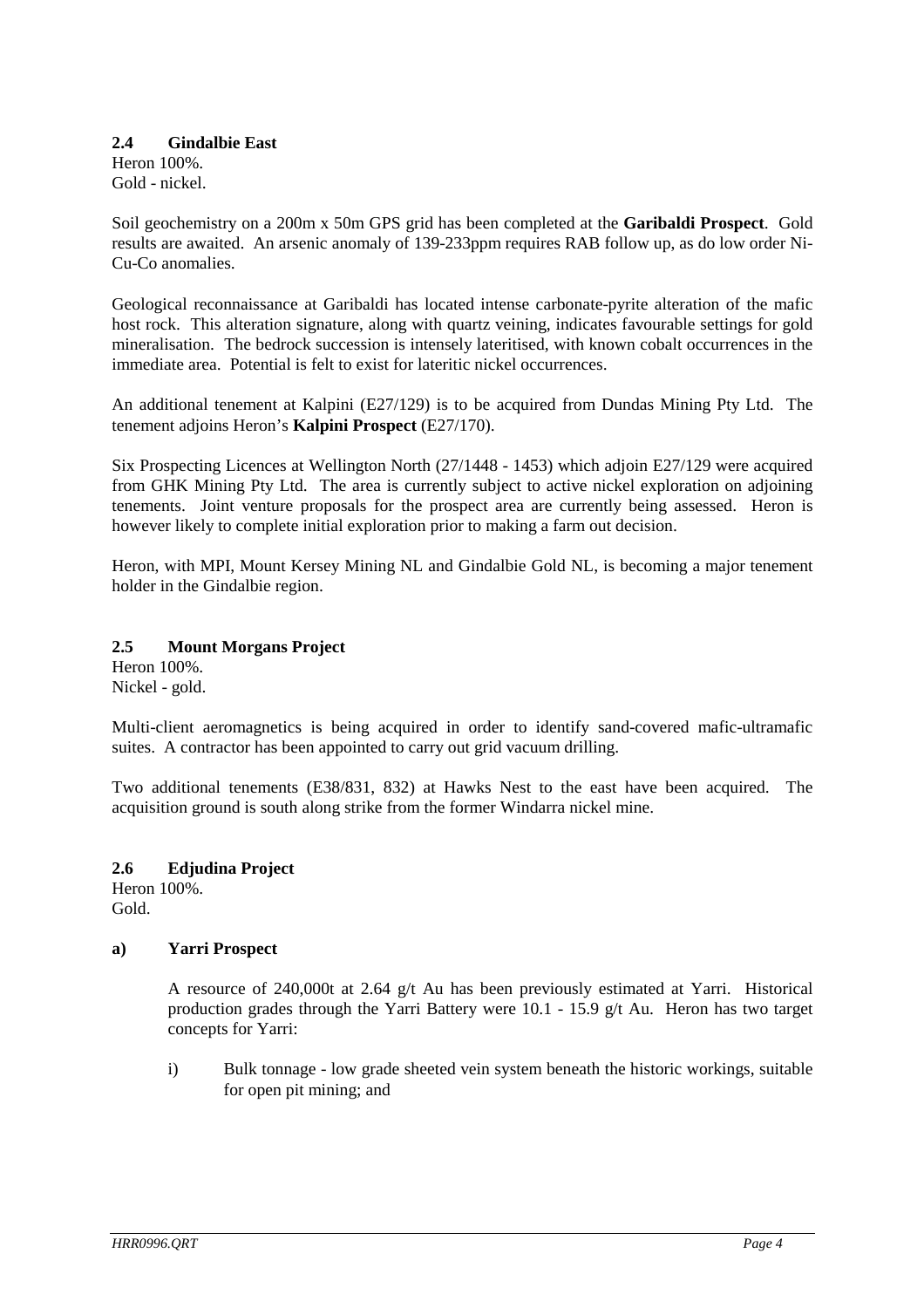ii) Narrow high grade  $5 - 10$  g/t lodes down dip below those historically mined by underground methods. The main lode system has a 2,500m strike length with extensive shaft workings. The development target for Heron is to identify a 1,000m strike length vein system with 2.5m minimum stope width, mineable by mechanised bulk methods to a 200m depth.

Survey and pick up of old drill holes and workings has been completed.

A Surpac drill data base has been established, to compile all existing exploration data. In general, the previous drill assays show poor correlation between holes, and lode interpretations fail to conform with mapped stope geometries.

In order to continue to advance the property, it was decided to block out the zone of historical gold workings on a 200m x 40m drilling grid. The aim was to generate geological models for the Yarri prospect, to assist in the interpretation of previous drilling. A total of 14 RC holes were completed, for 1,496 metres at an average depth of 106.9 metres.

Best intersection was YRC5, 34-38m, 4m at 4.39g/t Au. There appears to be a coarse gold problem, with moderate assay variation between replicates. Accordingly, screen fire assaying is being carried out on drill intervals with good visual lode, but low assays.

Although quartz veining and alteration was intense, assay results tended to be lower than those returned from shallow drilling during the 1980s.

Blanket soil geochemical surveying has been completed over the Yarri Prospect. From initial results received, a very strong soil gold anomaly is present in a soil covered area north of the old workings. The anomaly is 20-1370ppb Au, against a 4ppb Au background. On results to date, the anomaly width is 120-240m, and strike length is 400m. The anomaly will be tested with RAB drilling fences.

## **b) Webb Find Prospect**

Soil geochemistry on a 400m x 100m GPS pattern has been completed. An anomaly of 4.1 - 20.9ppb Au against a 1.3ppb Au background has been defined. Old RAB holes located within the anomalous zone include up to  $11m$  at  $5.7g/t$  Au. Pattern RC drilling follow up is planned.

## **c) Regional**

Several additional tenement applications have been lodged over ground adjacent to existing Heron tenements. There are several competing applications, which means ballots will ultimately determine ownership.

## **2.7 Mulgabbie Project**

Heron 100%. Gold.

Multi-client aeromagnetics is being acquired, to generate structural targets for soil geochemical follow up.